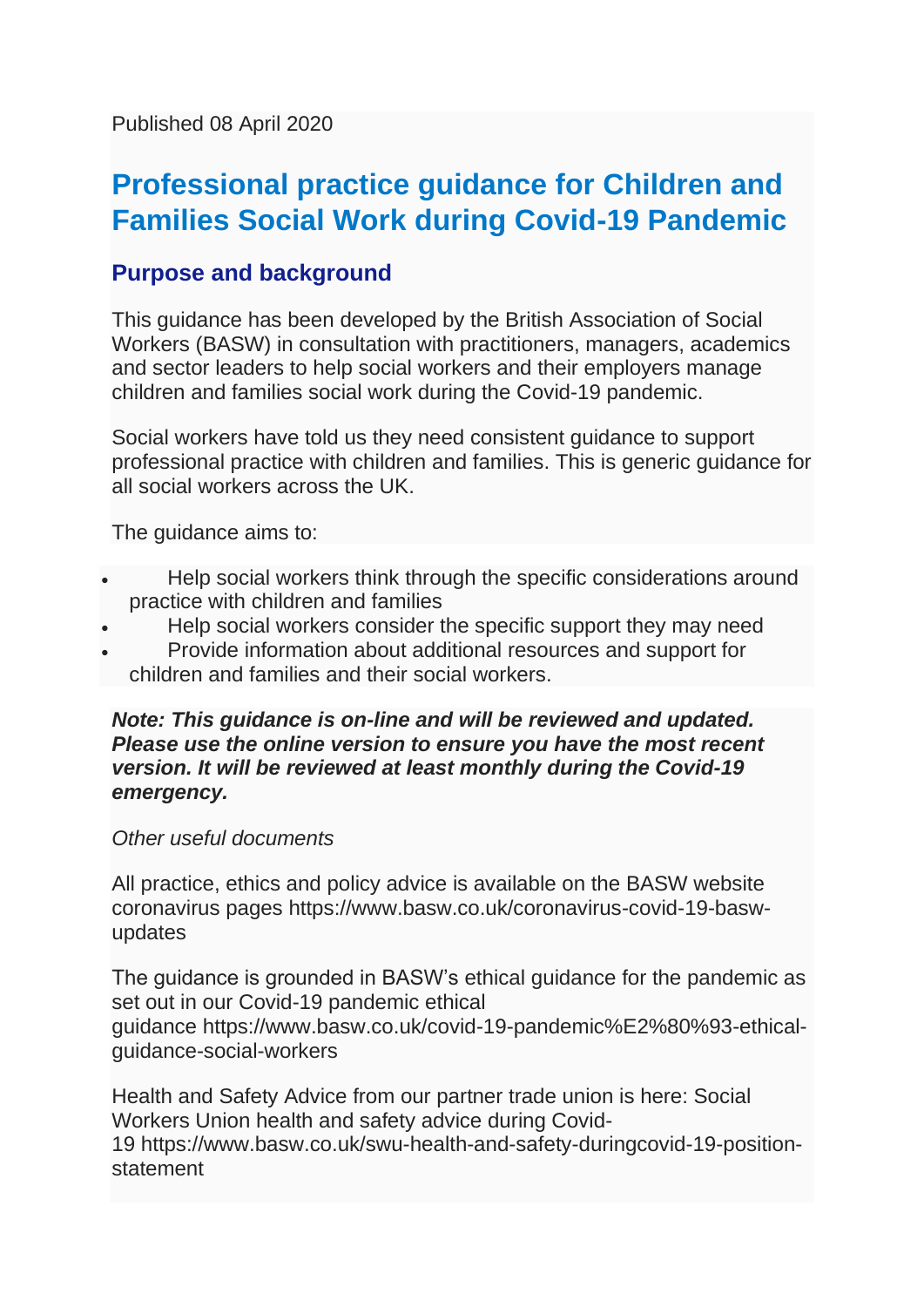This advice is to be read in conjunction with BASW Home Visiting Guidance [https://www.basw.co.uk/system/files/resources/BASW%20Practi](https://www.basw.co.uk/system/files/resources/BASW%20Practice%20guidance%20for%20home%20visits%20Final%20V1%2003%2004%202020_.pdf) [ce%20guidance%20for%20home%20visits%20Final%20V1%2003%2004](https://www.basw.co.uk/system/files/resources/BASW%20Practice%20guidance%20for%20home%20visits%20Final%20V1%2003%2004%202020_.pdf) [%202020\\_.pdf](https://www.basw.co.uk/system/files/resources/BASW%20Practice%20guidance%20for%20home%20visits%20Final%20V1%2003%2004%202020_.pdf)

Other guidance from Department for Education, Department for Health and Social Care, Public Health and other government departments, Principal Social Workers networks and others is also published on the BASW coronavirus updates web pages.

# **Using the guidance**

This is professional guidance based on best available evidence, latest public health guidance, practice experience and expertise.

Social workers and social care staff will continue to have direct and indirect contact with children, adults at risk and families throughout the COVID-19 pandemic. We hope this guidance will support frontline practitioners and provide a framework to influence good practice within the workplace, as well as helping social workers to manage the ethical and emotional impact of their work

In the context of COVID-19 and learning from experiences in other countries self-isolation can also create an escalation of safeguarding, wellbeing concerns and all forms of abuse including domestic violence.

The priority must be to safeguard children, families and the workforce at all times.

Please use the guidance to:

- Guide and inform your practice
- Request appropriate support and guidance from your employer
- Raise professional concerns and questions about local practice or guidance with your employer, health and safety representative, trade union and BASW

This guidance does not:

- Replace public health national (official) guidance
- Replace regulatory or employer guidance
- Advise on how to manage statutory duties this is for statutory bodies to advise based on the law, however BASW is developing ethical guidance.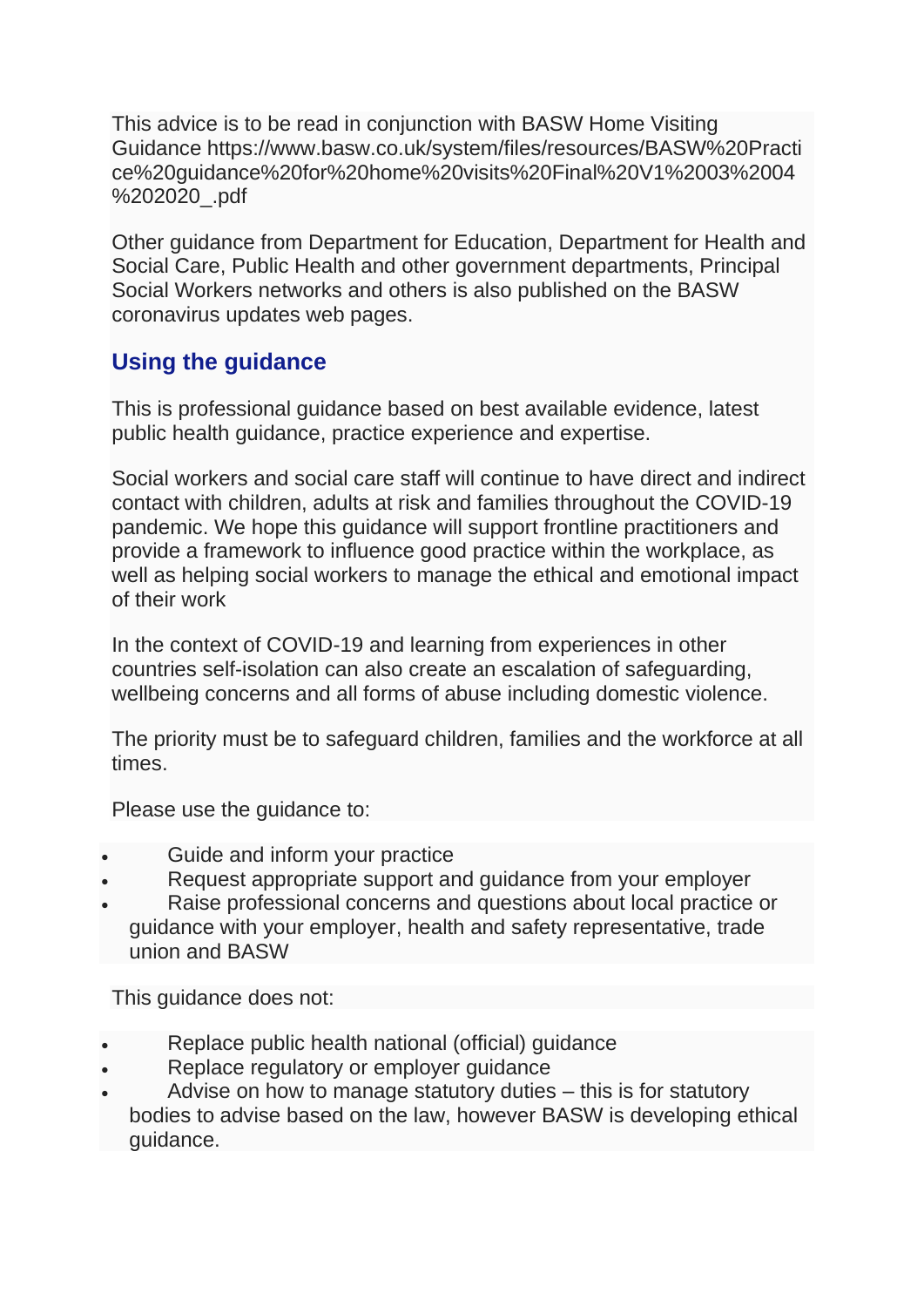*Understanding of health and safety throughout this pandemic is developing. Practitioners should continue to check and must follow public health guidance at [https://www.gov.uk/coronavirus.](https://www.gov.uk/coronavirus) This includes the latest information about self-isolating, shielding and what to do if you have symptoms.*

#### *Practitioners should also be aware of the latest information from their government, regulator and their employer.*

### **Personal, Protective Equipment (PPE)**

There is no specific Public Health guidance for the use of PPE by social workers. However, there is guidance of relevance to social worker home visits particularly in the table of recommended PPE for primary, outpatient and community care settings (published 02 04 2020), available here:

[https://assets.publishing.service.gov.uk/government/uploads/system/upload](https://assets.publishing.service.gov.uk/government/uploads/system/uploads/attachment_data/file/877599/T2_Recommended_PPE_for_primary_outpatient_and_community_care_by_setting_poster.pdf) s/attachment data/file/877599/T2 Recommended PPE for primary outpa [tient\\_and\\_community\\_care\\_by\\_setting\\_poster.pdf](https://assets.publishing.service.gov.uk/government/uploads/system/uploads/attachment_data/file/877599/T2_Recommended_PPE_for_primary_outpatient_and_community_care_by_setting_poster.pdf)

Social workers undertaking home visits are advised to review this table to match to their situation.

It is likely that the section written for the setting of the Public Health guide *'Individuals' own home (current place of residence*) – and footnotes 3 and 7 - will be particularly relevant (excluding '*Home birth*…).

In all circumstances, social workers should ensure they maintain social distancing (more than 2m away from any other person) throughout the visit and as a minimum follow the latest Public Health (PHE) guidance re recommended PPE for individual home settings.

Latest (03 04 2020) Department for Education guidance for children's social care and social workers states '*PPE is not required unless the people being visited are symptomatic of coronavirus (COVID-19) or have a confirmed diagnosis of coronavirus (COVID-19).'*

BASW's advice is that asymptomatic risk – whether from the social worker to person/s being visited or vice versa – during the pandemic is significant. Social distancing of at least 2m should be upheld and relevant and effective PPE (e.g. face masks; gloves, sanitiser) should be built into the infection prevention risk plan for all social work visits where maintaining social distance cannot be assured.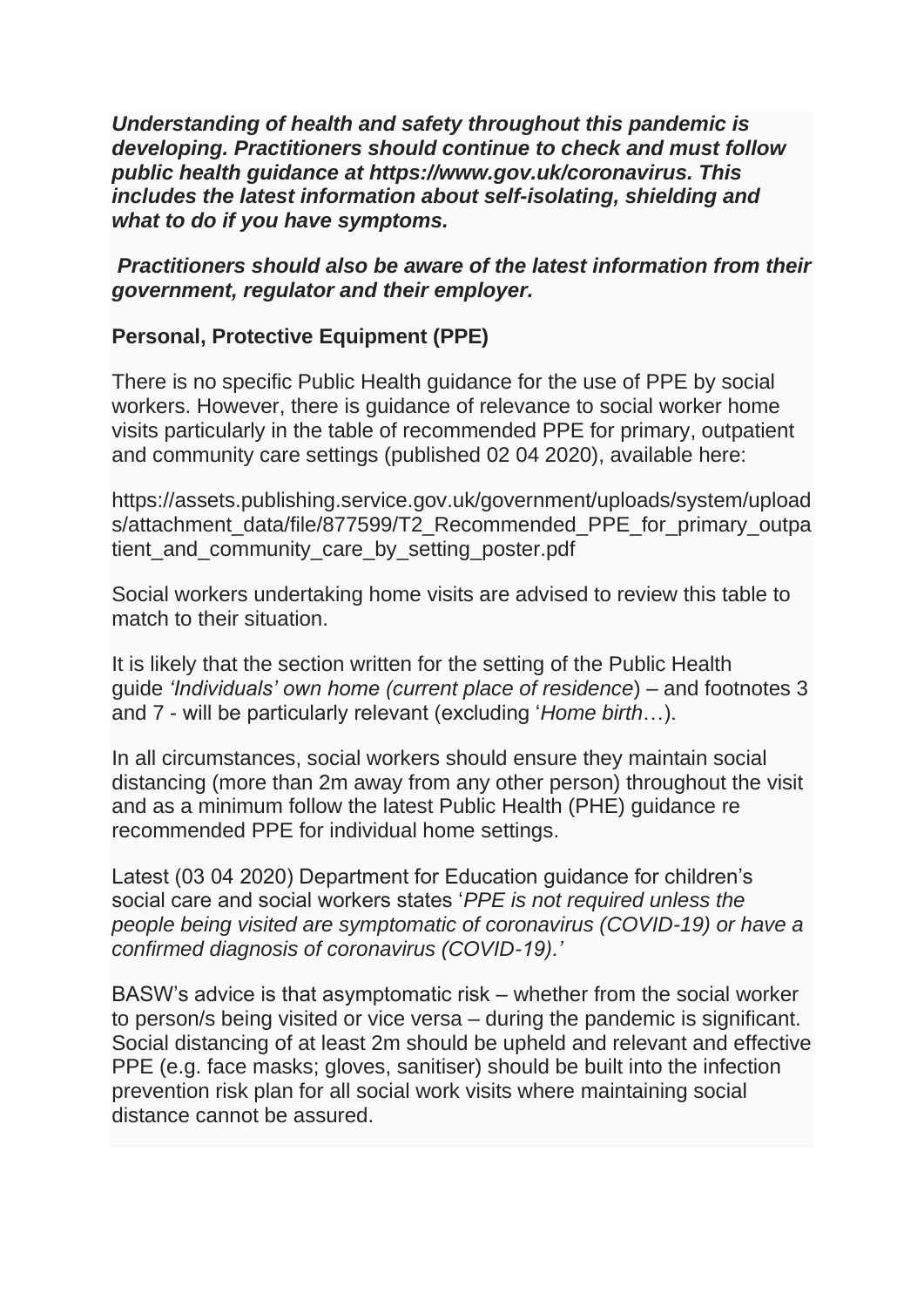Overall updates on guidance for health and care workers in a variety of roles are available from Public Health here <https://www.gov.uk/government/organisations/public-health-england>

The lack/insufficiency of PPE and training in its use for social workers is being raised with government and PHE by BASW

# **1. Practice with children and families**

The importance of *strengths-based practice and compassionate social work* that builds upon and utilises the *power of relationships* has never been so important.

### **Top 10 Checklist**

Here is a helpful *Top 10* checklist intended to *slow and order our thinking* when considering vulnerable children and their families (based on best practice and recent feedback from BASW members):

- Take *time* to reflect on your purpose Are you monitoring based on previous risk analysis or are you making sure you are trying to assess and understand changed circumstances? Using local guidance and your own risk analysis experience and tools, identify the top 5 children on your caseload who are at most at risk (who are the children "who might keep you up at night"). You could apply a simple scaling tool from 0-10 (most at risk-no risk)
- What is the current safety plan and how does this fit with the children and family's needs in the current circumstances? – How fit for purpose is the plan in context of COVID-19? Consider how Covid-19 may add additional stress and risk to the situation.

Signs of Safety, as one approach, helps us to order our thinking through the use of three questions:

- 1. What's working well?
- 2. What are we worried about?
- 3. What needs to happen?

• For very complex family situations, consider using these types of questions in discussions where you can test your thinking or hypotheses with your peers. Our mantra through the current crisis is that we are "stronger together", so use your support network.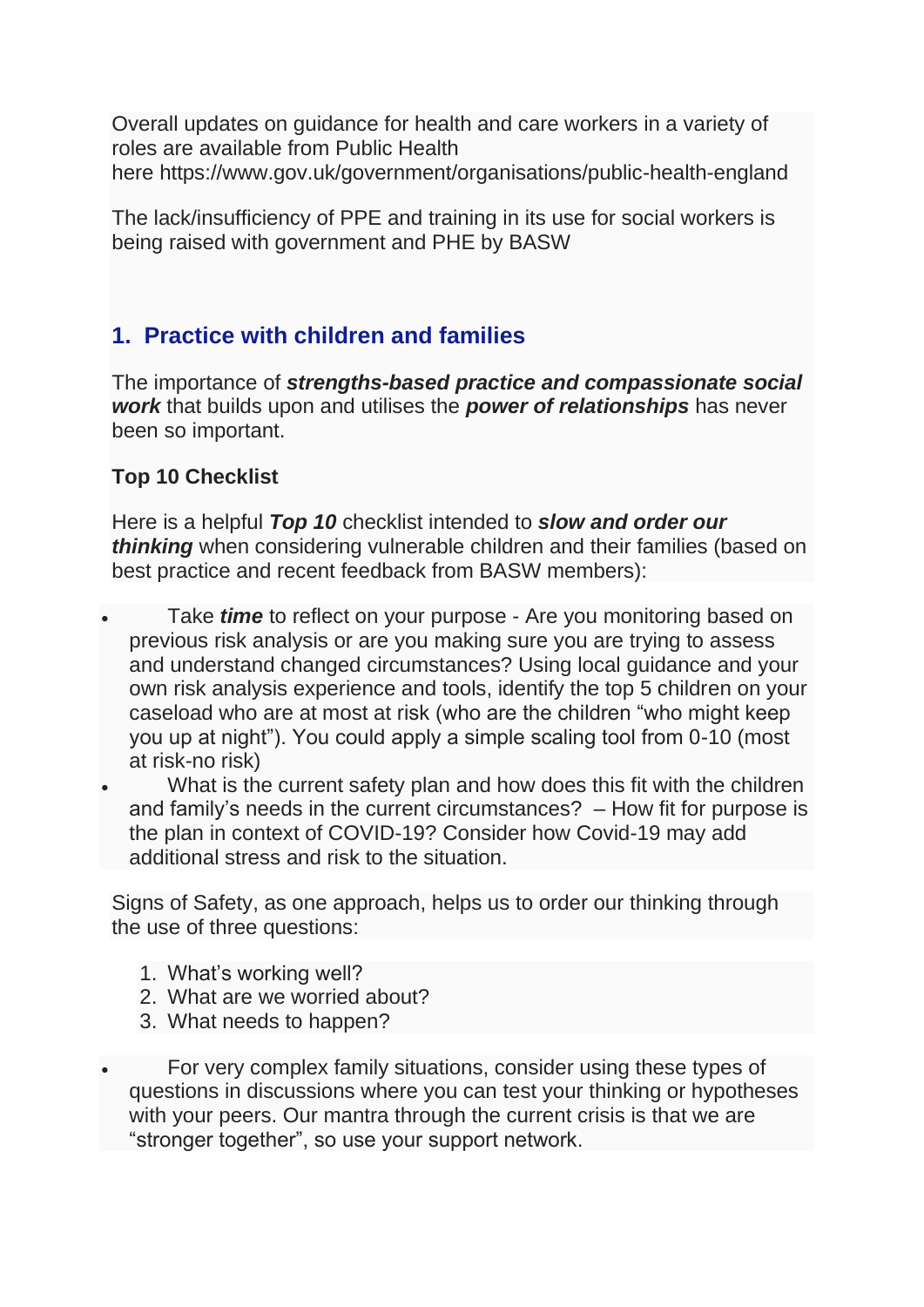- The questions above can also be used to evaluate the service being provided to the family using Group supervision alongside 1.1 supervision.
- Importantly, use 1:1 supervision to get advice and support on a proposed course of action that is protective of children and families but also of yourself.
- Stay connected with the family, other professionals and communitybased organisations throughout the above work and use this network to consider and co-produce safety planning for the child (doing with rather than too).
- Use the family and community resources and strengths to generate ideas but be clear about "bottom lines" e.g. contact with individuals who are a direct risk to the child. Members have been using closed WhatsApp groups to keep connected and encouraging families to keep safety journals (what's working well and worries).
- Agree a safe schedule for connections between yourself, family and partners and use of video or telephone technology (see below for further ideas).
- Consider how and when progress will be reviewed and virtual Core Group or other meetings (ask are the child safety goals being met?).
- The above process of *Assess, Plan and Review* is a circular way of working where we have to test and learn from our practice including what children and families are telling us, this is particularly critical as we are in uncharted waters.

The following are suggested to aid your work in this crisis:

- Signpost to Public Health materials and ensure children, young people and families understand the government guidance, and explore with them what might be the obstacles to following it. These may include:
- o Space constraints in the home
- o The lack of places to exercise
- o Financial pressures

If so, who is most at risk and how might you mitigate the issues arising?

- Establish whether anyone in the network is experiencing COVID-19 symptoms and what the safety and welfare issues are.
- Provide clear, accessible materials advising young people and families how they get in contact with children's social care and their allocated worker, information changes to the delivery of services and how young people and families can contact duty.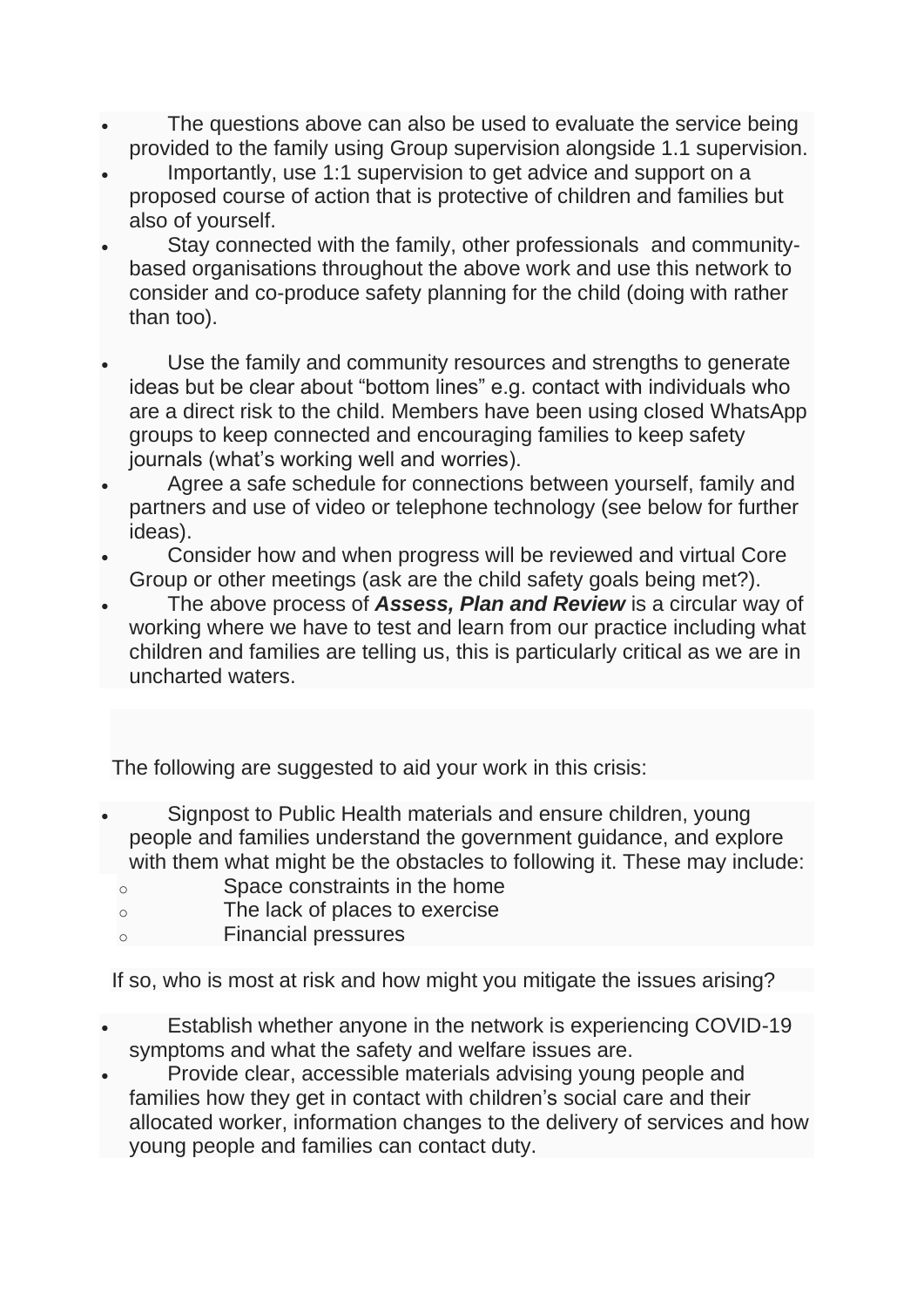- Provide clear, accessible sign posting information about key services for example domestic abuse helplines/refuge contacts, food banks, contacts for queries about benefit payments, recently unemployed
- Domestic abuse has been identified as a particular area of concern currently. Please see below for resources to support your work in this area.
- Where there are substance misuse issues, particular vulnerabilities may arise which need careful discussion in individual and group supervision.
- Pre-existing mental health difficulties may be exacerbated by the current situation. Think about what professionals are involved and mobilise their help and expertise.
- Consider consistent scripts (that may need updating daily) for contact staff.
- Check preferred time, contact details, contact method and venue for connecting with children, young people and families.
- Check about access to credit top-up if they are using a pay-as-yougo phone. Identify additional resources to support those who need to have a reliable and safe way of contacting services.
- Consider skype, video and other forms of digital capabilities, and make sure these are secure.
- If using technology to connect:
	- o Check if anyone else is in the room or online
	- o Check if the person is on speaker phone
	- o Check if the call is being recorded
	- o Introduce anyone off camera and ask the family to do the same
	- o Identify a telephone number as backup in case there are connectivity issues
	- o Establish how the communication will work at the start and agree the boundaries for confidentiality.
- Consider the use of other venues outside of the family home to connect, for examples schools.
- Contact with birth families for children in a variety of looked after arrangements (also adoption) with birth families has been identified as an area that requires considerable thought and planning. Consider what contact arrangements are needed and what resources are required to facilitate these safely (see resource list below for specific advice).

# *See [Professional practice guidance for home visits during Covid-19](https://www.basw.co.uk/professional-practice-guidance-home-visits-during-covid-19-pandemic)  [Pandemic for guidance on home visits](https://www.basw.co.uk/professional-practice-guidance-home-visits-during-covid-19-pandemic)*

# **2. Organisational support for social workers**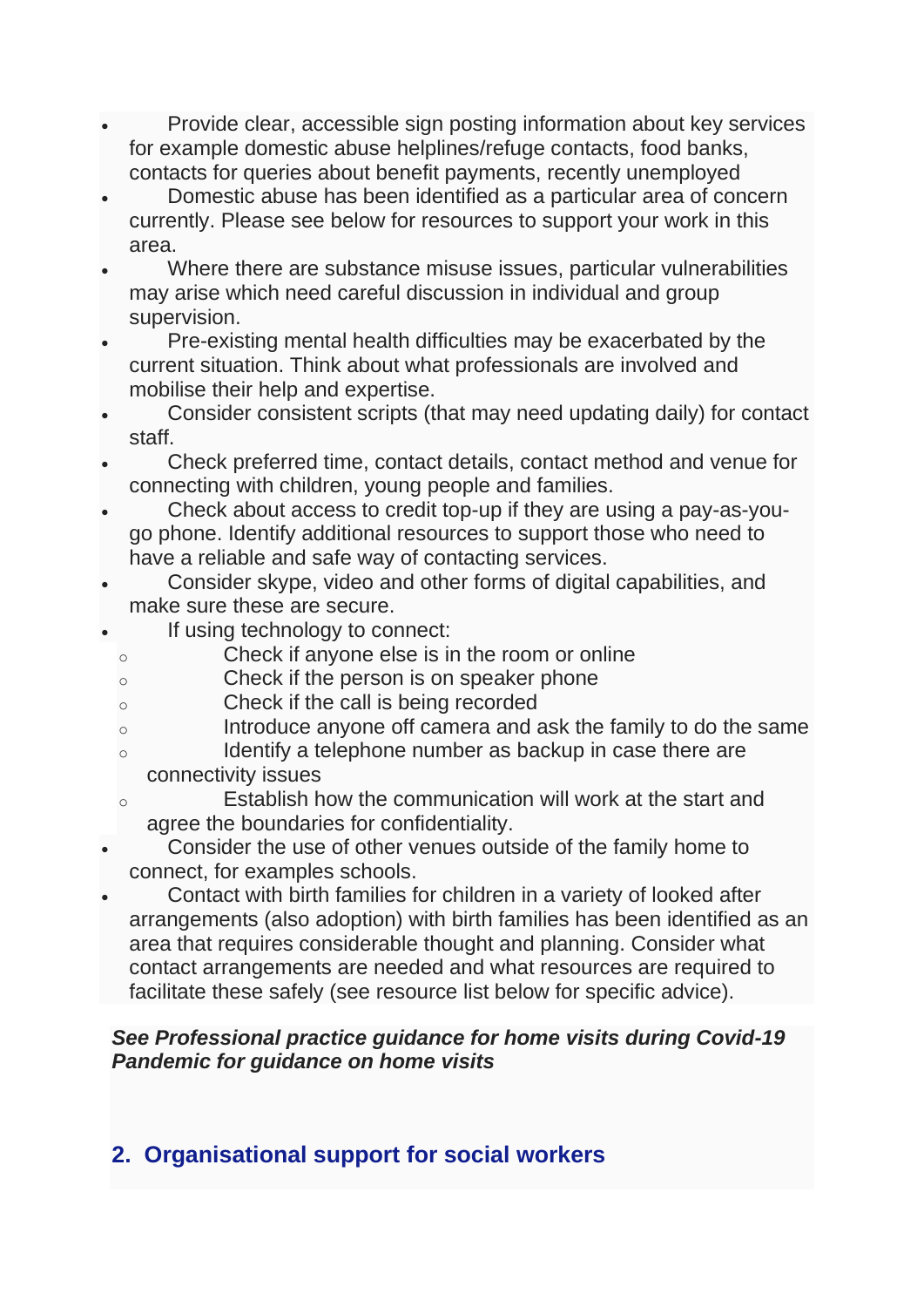## **Top 10 Checklist**

Here is a helpful *Top 10* checklist intended to *slow and order our thinking* when considering our own support (based on best practice and recent feedback from BASW members):

- Take *time* to reflect on your role.
- Where is your support coming from?

Signs of Safety, as one approach, helps us to order our thinking through the use of three questions:

- 1. What's working well for you?
- 2. What are you worried about?
- 3. What needs to happen for you?
- Lone working is a significant concern during this period and local protocols should be established. Use BASW and organisational guidance for home visits.
- Government guidance and local policies on record keeping should be followed. If you are working from home, ensure that you have been supplied with the correct equipment from your employer, including VPN to safely access online records. All decisions regarding contact during this period must be recorded accurately, including those involved in decision making. Also ensure you have "read and write" access to records. When reviewing safety plans ensure your recording in a brief way explains your actions or "workings out".
- Supervision continues to be vital and the use of technology will facilitate this, but one-one meetings will be strengthened by the use of virtual team meetings and group discussion.
- Stay connected.
- Find ways to critically reflect with others.
- Consider the impact of **moral distress and human rights:** The safety and wellbeing of practitioners is essential to enable provision of safe and effective support to the children and families they work with. The pandemic is already resulting in practitioners reporting high levels of anxiety and fear. Moral distress, that is the distress caused to practitioners when they are unable to do what they consider is right because of constraints such as the availability of resources, is likely to cause particular distress during the pandemic. Examples may include prioritising visiting families on your caseload in a way that leaves you feeling concerned about particular children. It is important this is recognised, recorded and reflected upon. Human rights breaches may be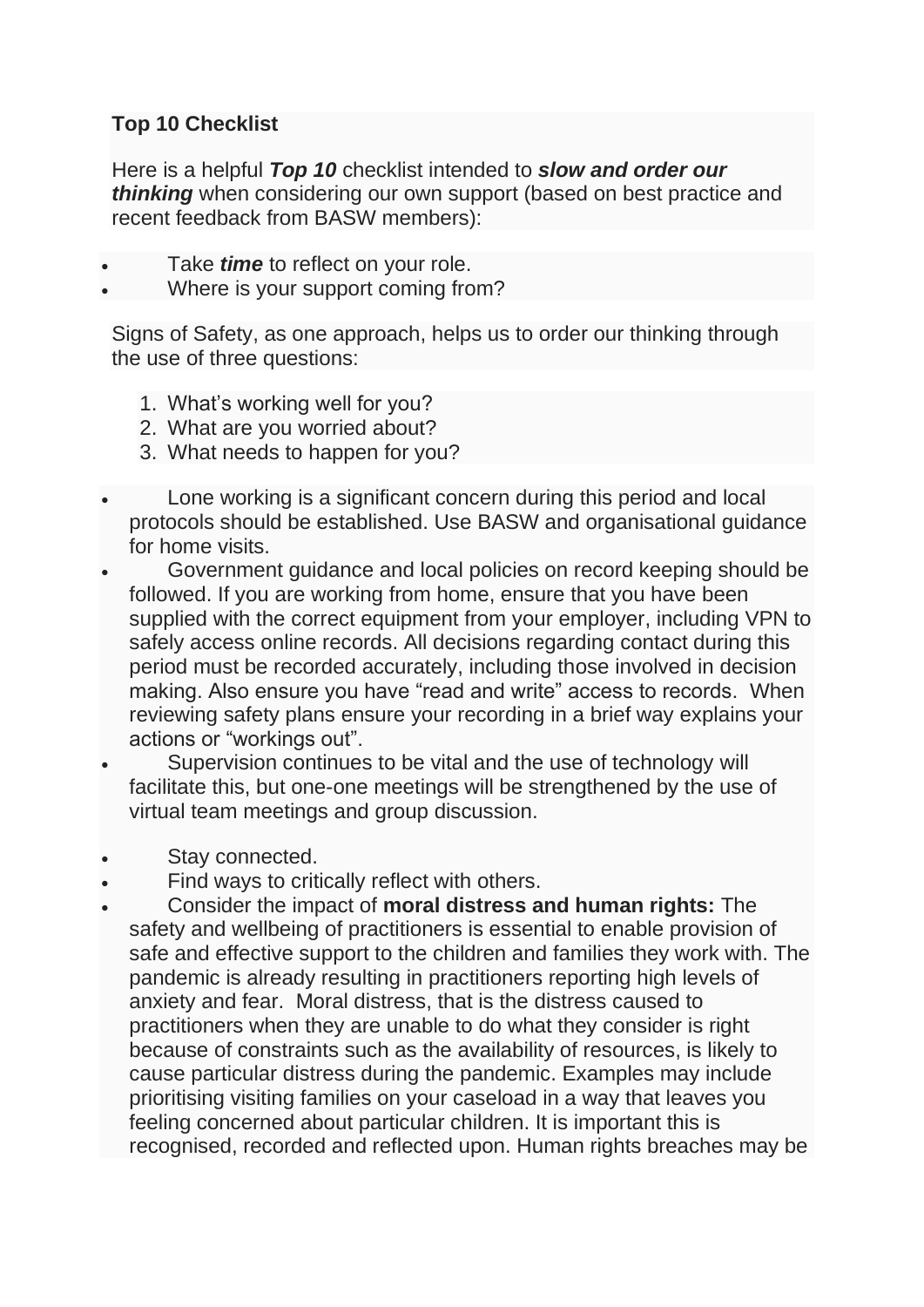a particular concern in the current context. Make sure you and the families you support have access to all the most up-to-date legal advice

• The above process of *Assess, Plan and Review* is a circular way of working where we have to test and learn from our practice including what children and families are telling us, this is particularly critical as we are in uncharted waters.

# **3. Additional support and resources for Children and Families and their social workers**

#### **For children and families**

Coronavirus information for children, young people and families

[https://www.gosh.nhs.uk/news/coronavirus-COVID-19-information-children](https://www.gosh.nhs.uk/news/coronavirus-covid-19-information-children-young-people-and-families)[young-people-and-families](https://www.gosh.nhs.uk/news/coronavirus-covid-19-information-children-young-people-and-families)

Coronavirus safety advice for survivors

[https://www.womensaid.org.uk/COVID-19-coronavirus-safety-advice-for](https://www.womensaid.org.uk/covid-19-coronavirus-safety-advice-for-survivors/)[survivors/](https://www.womensaid.org.uk/covid-19-coronavirus-safety-advice-for-survivors/)

Signs of Safety Children's Services Support Group:

<https://www.facebook.com/groups/SofSCSSG/?ref=share>

Mencap easy read guidance on COVID-19

[https://www.mencap.org.uk/sites/default/files/2020-](https://www.mencap.org.uk/sites/default/files/2020-03/Info%20about%20covid19%2026th%20March.pdf) [03/Info%20about%20COVID19%2026th%20March.pdf](https://www.mencap.org.uk/sites/default/files/2020-03/Info%20about%20covid19%2026th%20March.pdf)

The Family Rights Group provides a range of resources for families involved with children's social care including up-to-date legal advice

[www.frg.org.uk](http://www.frg.org.uk/)

Safelives is a charity that provides advice and services on domestic abuse. This is being updated throughout this crisis

[https://safelives.org.uk](https://safelives.org.uk/)

#### **For social workers**